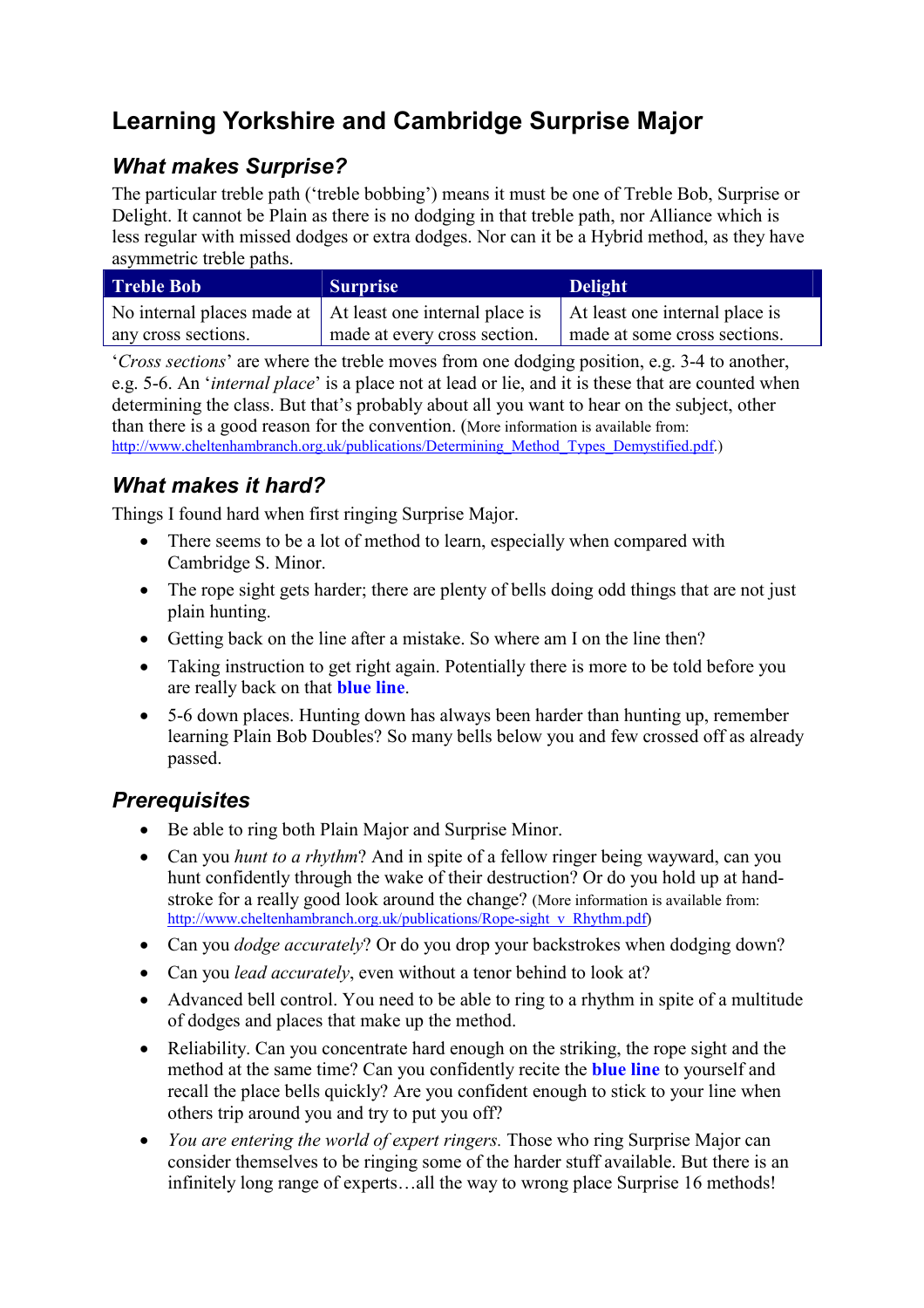### Learning a Surprise method

A topic that now becomes your sole responsibility; after all you are now an expert! But a topic that often lacks guidance and teaching. You may not get the opportunity to ring Surprise methods very often, so when you do, make sure you maximise your chances, learn the method properly. A last minute reminder is good to ensure the method is fresh in your mind, but they are not good enough for unfamiliar methods. Please do good homework, and here are some suggestions:

- Place Bells. These divide the methods up into manageable 'chunks'. It's even better if you know where every bell starts on the blue line, and what place bell you become at the next lead end.
- Building Blocks. Some sequences of work are given names, e.g. 'treble bob', 'Yorkshire places', or '2 and 1 at the back $<sup>1</sup>$ .'</sup>
- Meeting the Treble. It's particularly useful to know where you dodge with the Treble. e.g. If you are ringing Cambridge, and you have just dodged with the treble in 3-4 or 5-6, then you are in the middle of your places. Additionally, you can also note where you will pass it without dodging.
- Symmetry. A useful guide when learning a method from the book, but please do not think you will have enough brain power left on the end of a rope to reverse an unfamiliar method whilst ringing it.
- Practice. This is less about ringing the method (although that definitely helps) than it is about practicing learning new methods. It's a skill than can be acquired even if it's painful to start with.
- Your second Surprise method? In addition, consider learning the similarities and differences between the two methods. For example, in both Cambridge and Yorkshire 8<sup>ths</sup> place bell starts with 5-6 places, but they are longer places in Cambridge. Lincolnshire  $8<sup>ths</sup>$  place bell is the same as for Cambridge, except its lead then dodge not dodge then lead.

More information is available from: http://www.cheltenhambranch.org.uk/publications/Learning\_Methods.pdf

## Ways to stay right

#### Course bells

You will meet your course bells when dodging in 1-2 and 7-8 on the front and back in Yorkshire. In Cambridge, it's the same above the treble, but not below. This means you loose the dodges with your before and after bells on the front. You can use this information if you are aware of who your course bells are, as it tells you where to look after leading or making 8<sup>ths</sup>. If you can't remember who your course bells are but you are presently on your line correctly, you can use this information to identify who they are for the next time. (Hint: the plain course coursing order is '7532468'.)

#### Music

 $\overline{a}$ 

'Roll ups' are a significant run of (usually 4 or more) bells in numerical order. Hence examples are '5678' or '54321'. They don't always occur at backstroke in all methods or all compositions. But '5678's do in plain courses of Yorkshire and Cambridge, take a look at the numbers, its when 7 and 8 are dodging together in 7-8. Yorkshire has an extended roll up at precisely the half course, '87654321' after the half lead dodge in the middle lead.

<sup>&</sup>lt;sup>1</sup> Shorthand is often required for brevity when being put right, so as to get the message across with minimum distraction to all. Some might just say 'dodge' as you sail past them without dodging. Can you put yourself right?